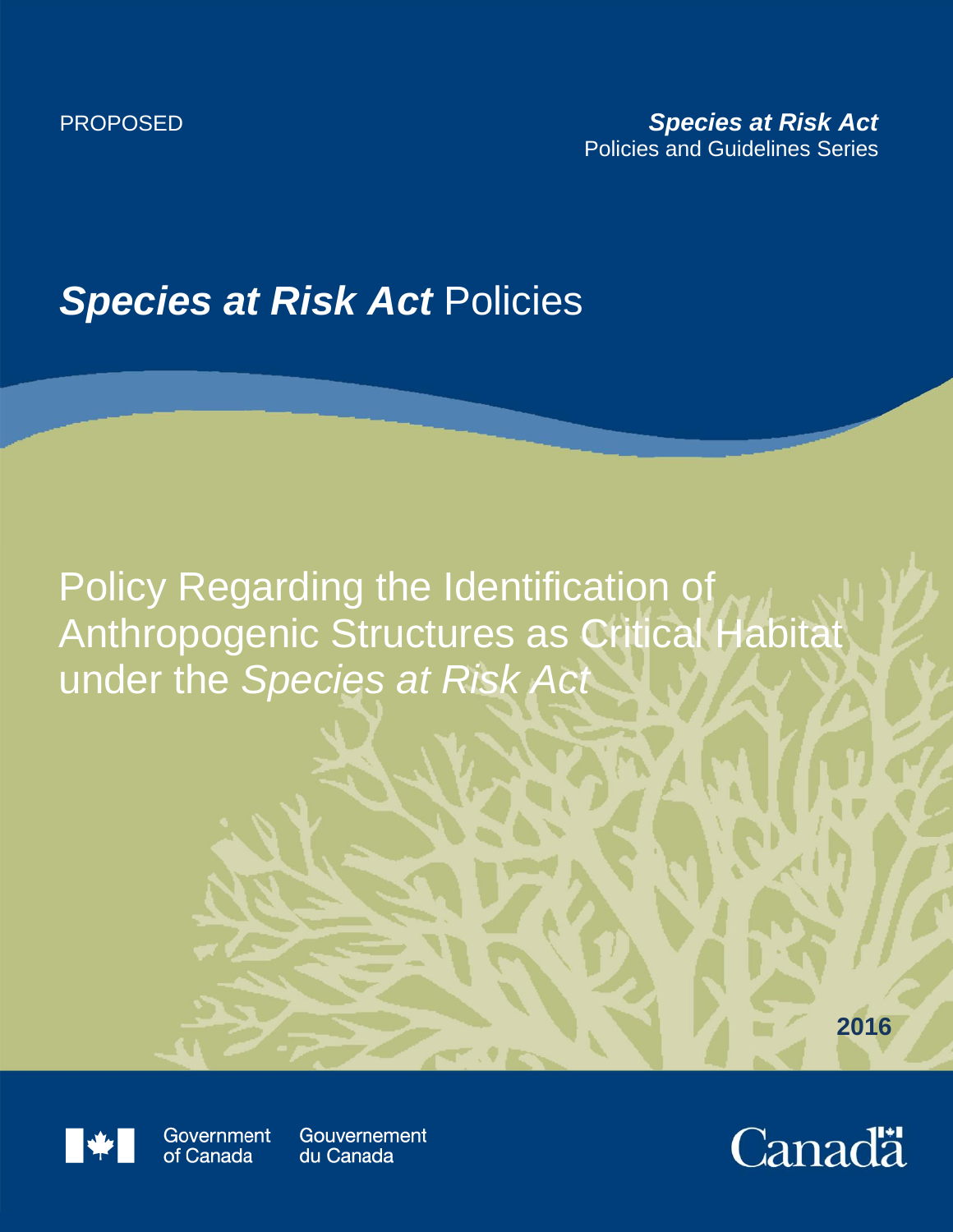## **Recommended citation:**

Government of Canada. 2016. Policy Regarding the Identification of Anthropogenic Structures as Critical Habitat under the *Species at Risk Act* [Proposed]. *Species at Risk Act:* Policies and Guidelines Series. Government of Canada, Ottawa. 3 pp.

Cat. No.: xx ISBN: xx

Unless otherwise specified, you may not reproduce materials in this publication, in whole or in part, for the purposes of commercial redistribution without prior written permission from Environment and Climate Change Canada's copyright administrator. To obtain permission to reproduce Government of Canada materials for commercial purposes, apply for Crown Copyright Clearance by contacting:

Environment and Climate Change Canada Public Inquiries Centre 7th Floor, Fontaine Building 200 Sacré-Coeur Boulevard Gatineau QC K1A 0H3 Telephone: 819-997-2800 Toll Free: 1-800-668-6767 (in Canada only) Email: [ec.enviroinfo.ec@canada.ca](mailto:ec.enviroinfo.ec@canada.ca)

© Her Majesty the Queen in Right of Canada, represented by the Minister of Environment and Climate Change, 2016

Aussi disponible en français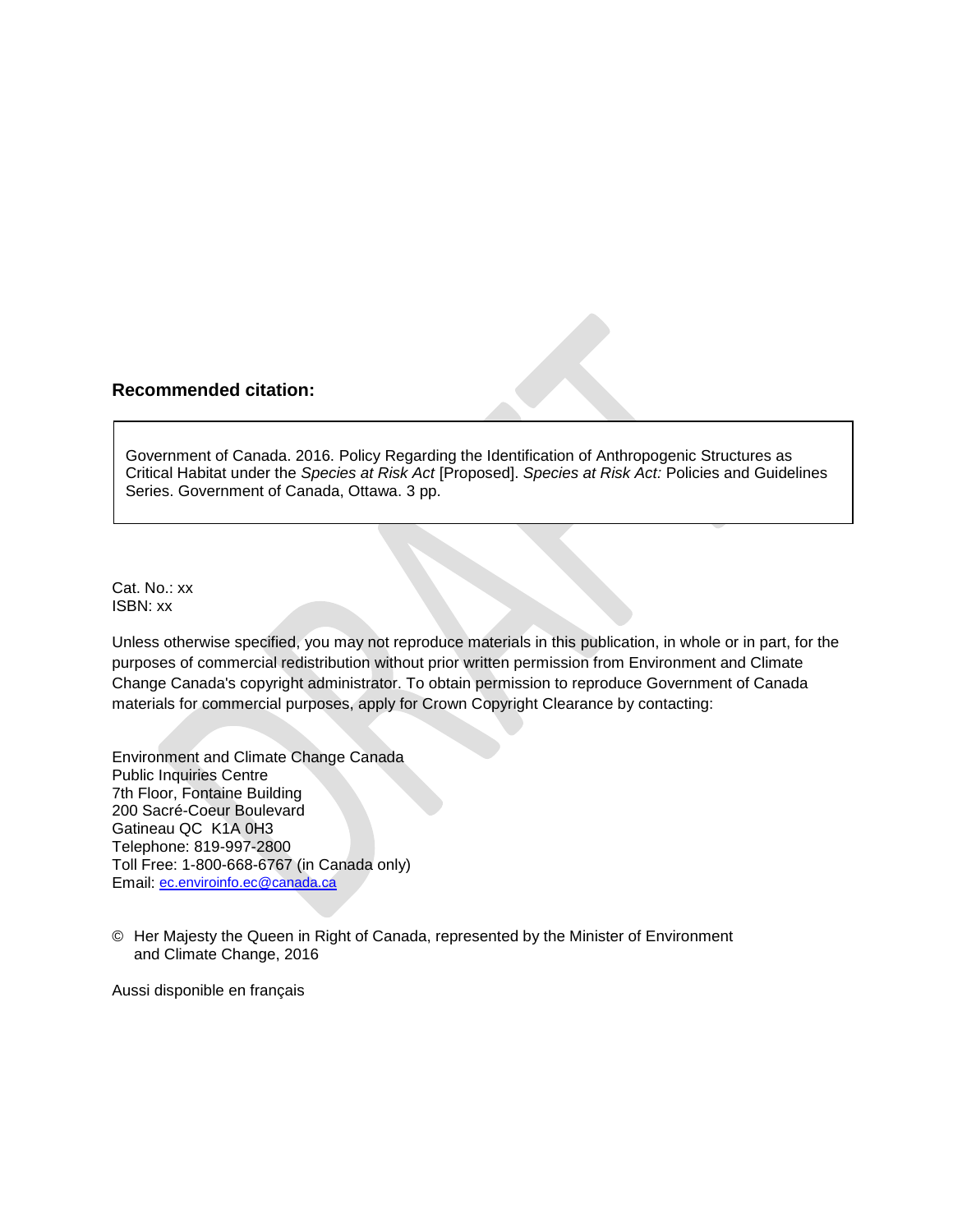## **Background**

 $\overline{\phantom{a}}$ 

Some SARA-listed species are dependent, to varying degrees, upon humanconstructed or maintained structures<sup>1</sup>, the primary purpose of which is not to provide habitat for wildlife. Examples include barns, bridges, and chimneys.

The definition of "habitat" for non-aquatic species in section 2(1) of SARA is:

"…the area or type of site where an individual or wildlife species naturally occurs or depends on directly or indirectly in order to carry out its life processes or formerly occurred and has the potential to be reintroduced."

The definition of "habitat" for aquatic species in section 2(1) of SARA is:

"…spawning grounds and nursery, rearing, food supply, migration and any other areas on which aquatic species depend directly or indirectly in order to carry out their life processes, or areas where aquatic species formerly occurred and have the potential to be reintroduced;

The definition of "critical habitat" in section 2(1) of SARA is:

"…the habitat that is necessary for the survival or recovery of a listed wildlife species and that is identified as the species' critical habitat in the recovery strategy or in an action plan for the species."

Whereas an anthropogenic structure may not constitute an area or type of site where an individual or wildlife species *naturally* occurs, it may nonetheless be an area or type of site upon which the species *depends directly or indirectly* in order to carry out its life processes.

If a given anthropogenic structure is necessary for the survival or recovery (as defined by the population and distribution objectives) of a listed wildlife species, its identification as critical habitat would be consistent with the purposes of the Act, which are to prevent wildlife species from being extirpated or becoming extinct, and to provide for the recovery of wildlife species that are extirpated, endangered or threatened as a result of human activity.

When determining if anthropogenic structures are required to meet the population and distribution objectives for that species, it is important to assess whether the structures

<sup>&</sup>lt;sup>1</sup> In this policy, structures are things that are built by humans for purposes other than the provision of habitat (e.g., barns, chimneys, silos, bridges). In some cases, features such as compost piles could be included if required for the survival or recovery of the species.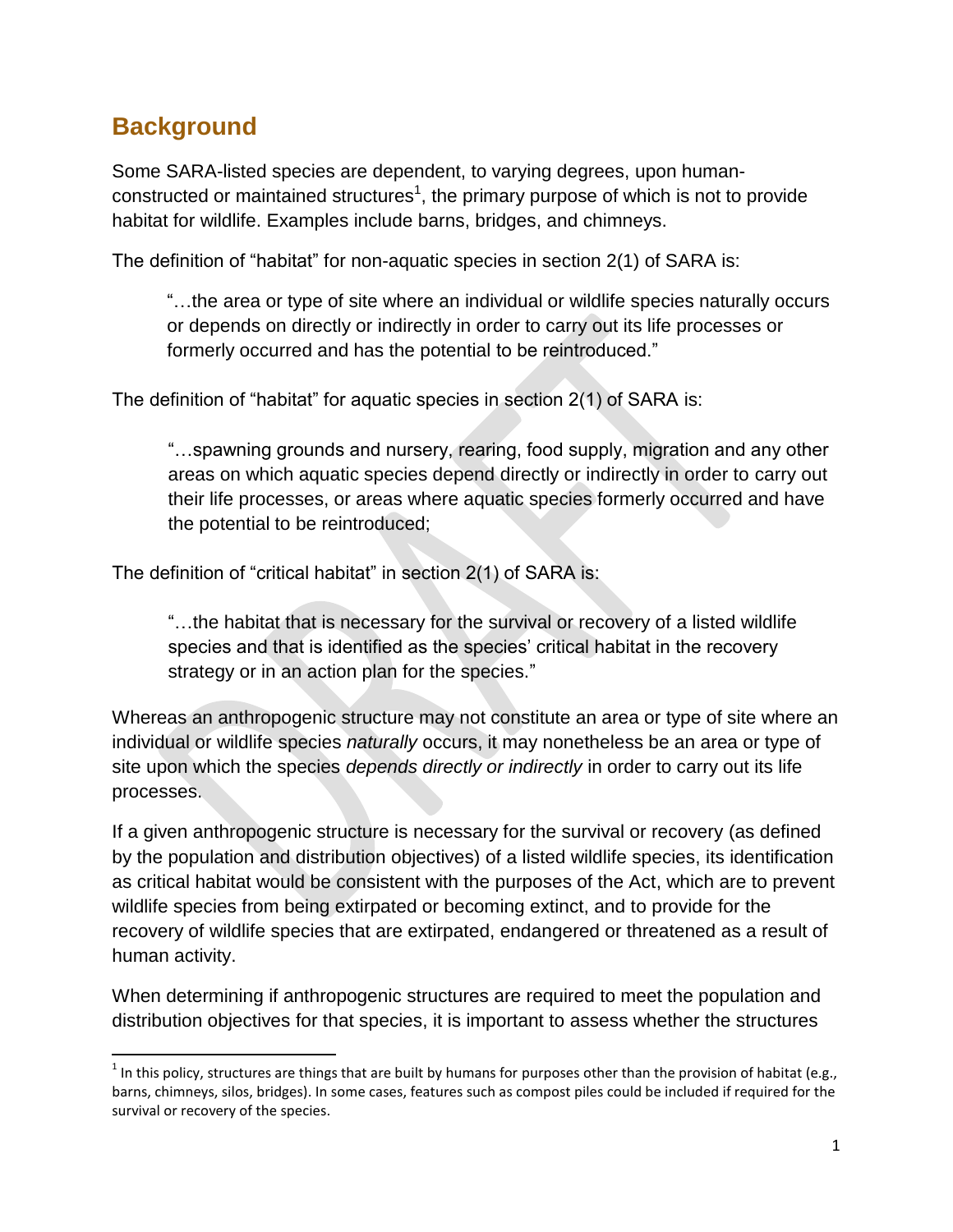contribute positively to the survival or recovery of the species, because some artificial structures may attract individuals of a species but result in reduced individual level fitness and represent population-level sinks. This may ultimately undermine the longterm success of recovery efforts.

## **Policy**

1. Based on the definition of critical habitat in the *Species at Risk Act*, anthropogenic structures can be identified as critical habitat. If it is determined that anthropogenic structures are required for survival or recovery of the species, as defined by the population and distribution objectives, these structures will be identified as critical habitat.

2. In carrying out its responsibilities under SARA, the Government of Canada will apply precaution, consistent with the *[Framework for the Application of Precaution in Science](http://www.pco-bcp.gc.ca/index.asp?lang=eng&page=information&sub=publications&doc=precaution/precaution-eng.htm)[based Decision Making about Risk \(Government of Canada, 2003\)](http://www.pco-bcp.gc.ca/index.asp?lang=eng&page=information&sub=publications&doc=precaution/precaution-eng.htm)*; and the preamble and section 38 of SARA which state that if there are threats of a serious or irreversible damage to a wildlife species, cost-effective measures to prevent the reduction or loss of the species should not be postponed for a lack of full scientific certainty.

3. If the available information indicates that there is sufficient natural habitat available to achieve the population and distribution objectives, anthropogenic structures will not be identified as critical habitat. However, the potential contribution of these structures to recovery of the species can be noted in recovery documents in terms of stewardship opportunities and further study on the value of these structures can be noted in the recovery planning table.

4. If it is unknown whether there is sufficient natural habitat available to support survival or recovery of the species, recovery practitioners will need to consider the available information, while keeping in mind the purposes of the Act, in making a determination as to whether the anthropogenic structures in question are required for survival or recovery and should be identified as critical habitat. In these cases, the critical habitat schedule of studies can be used to address the knowledge gaps/uncertainty.

5. When anthropogenic structures are identified as critical habitat, the strategic direction for recovery will include measures regarding the provision of natural habitats to promote their use/selection, even if this process is expected to take a long time (e.g., regeneration of old-growth forest). In these cases, anthropogenic structures will serve as a bridge until natural habitat can be restored to allow for recovery of the species. Note that a return to a *recovered* state should not<sup>2</sup> involve ongoing dependence on anthropogenic structures. The recovery strategy will explain the species specific context for setting population and distribution objectives and considerations regarding the inclusion of anthropogenic structures in the identification of critical habitat.

l 2 Only in *exceptional* circumstances would recovery be considered feasible for a species permanently reliant upon anthropogenic structures.